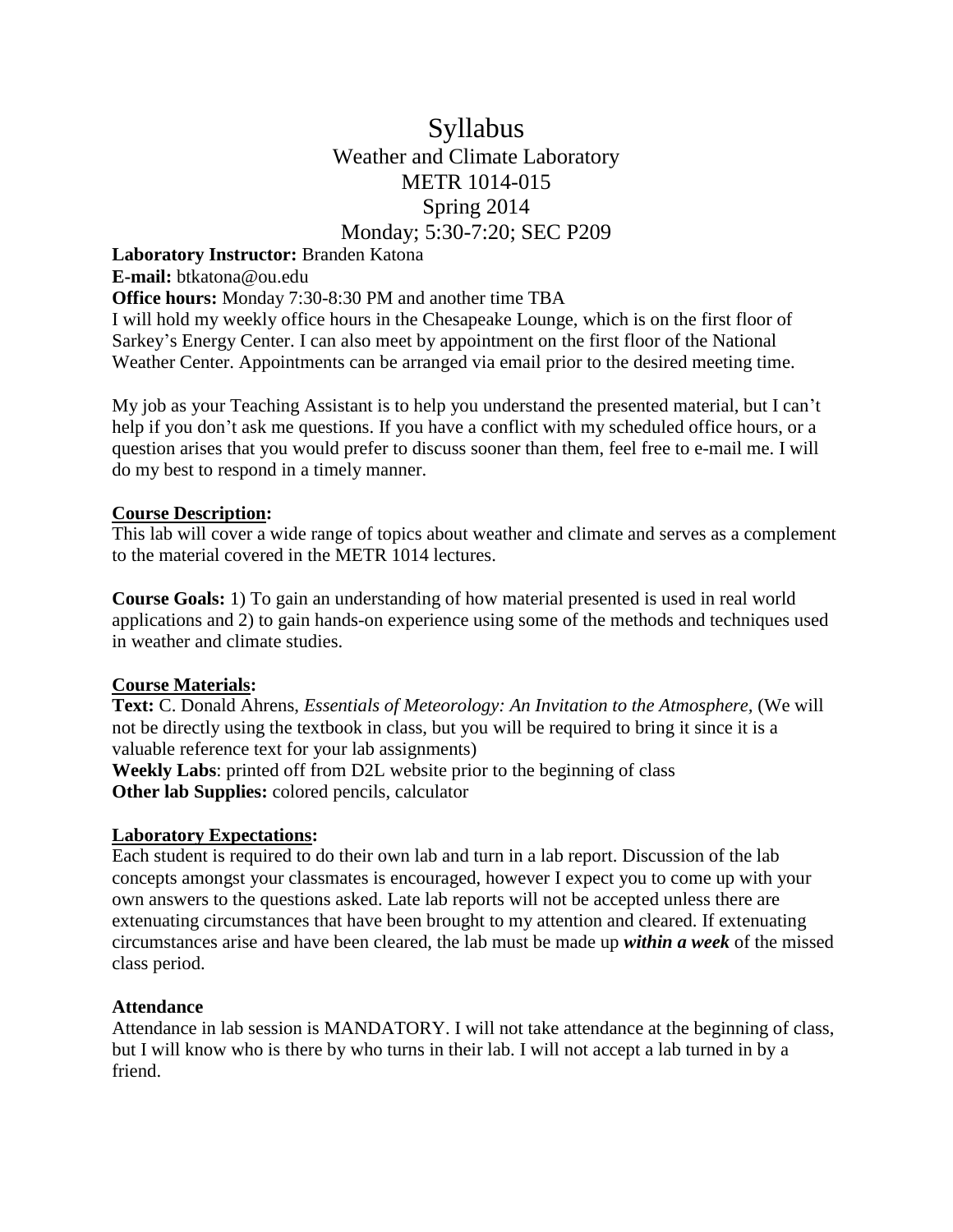In order to turn in a lab, you must hand it in yourself. If you need to miss a lab due to athletic or religious reasons please inform me as soon as possible, but by *no later than one week prior to the missed class*. It may be possible for you to attend an alternate lab session, but this first must be cleared with the proper teaching assistant. I understand that sometimes you will need to miss a lab due to illness or unavoidable circumstances (ex. a family emergency) and will not be able to provide the required one week notice. Please let me know as soon as possible before class and other arrangements can be made for you to receive credit for your lab. Unexcused absences are not tolerated. If you miss a class and fail to notify me before class begins, you will receive a zero for the day and will not be allowed the opportunity to make it up at a later date.

## **Lab Structure**

We will start each lab promptly at the stated starting time. Please make your best effort to arrive on time, not only because walking in late disrupts the class, but also because you could miss important class instructions and announcements.

Be sure to come prepared. This means bringing a pencil, eraser, calculator, and sometimes colored pencils to each class. You must also print out and bring your lab manual to every lab. I will not accept a loose-leaf sheet of paper with the answers written on it. If you fail to bring your lab manual to class, I will give you the opportunity to complete the lab for *half credit* during my office hours.

I will give a brief introduction to each lab before you start on your assignment. This is a good time to ask questions if you have any. However, I always welcome and encourage questions as you complete your labs during the class period.

Labs are to be completed in class only. The two hours allotted to class should be sufficient to complete each lab, so please use your time effectively. Labs are due at the end of each lab period.

DO NOT WORK ON THE LAB EXERCISE BEFORE CLASS!! This will be considered a form of cheating, and will result in a score of zero on that particular lab.

## **Make-Up Work**

If you have an excused absence and need to make up a lab, you have exactly one week to complete it without penalty. Otherwise, the grade for the lab will be recorded as a zero. You must meet me during my office hours to finish any make-up work; however, in extreme circumstances I will allow you to make an appointment to meet with me in my NWC office. When you come to office hours to complete a lab, please arrive when they begin. You will most likely require the entire hour to finish your work, so the earlier you start, the better chance you'll have of making it through the lab.

# **Grading**

Lab exercises 60% Lab quizzes 40%